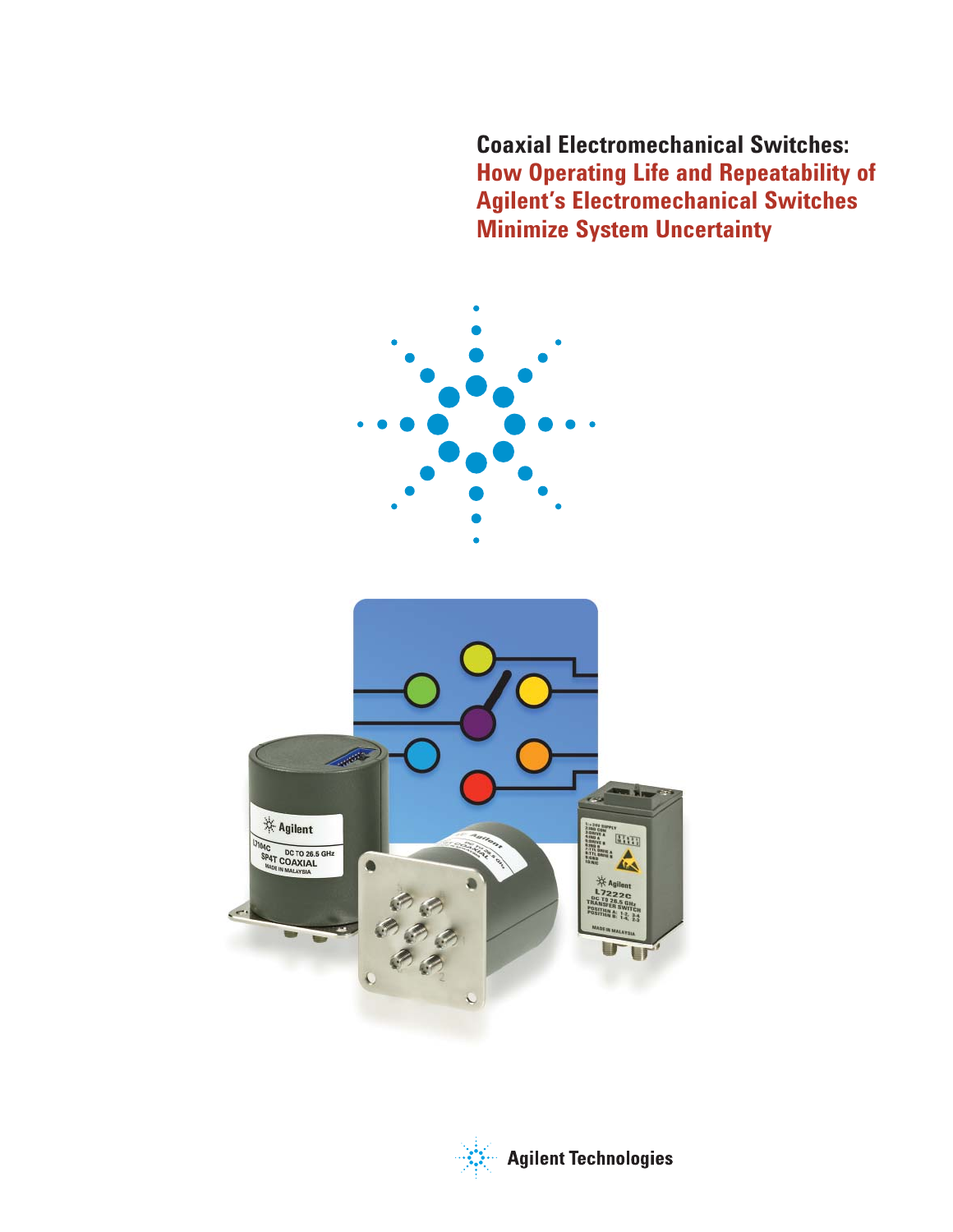### Agilent Technologies is the global leading designer and manufacturer of coaxial electromechanical (EM) switches, with a long history and proven track record for high performance, quality and reliability. Coaxial EM switches provide the reliability and performance required by automated test systems used in the aerospace and defense and wireless communication industries for signal monitoring and routing purposes. One of the most common applications of coaxial EM switches is mobile handset testing in the wireless communication industry. According to a research study<sup>1</sup>, global mobile handset shipment is on track to reach one billion units shipped in 2006, representing a 22.5% growth over 2005. This impressive growth rate places high emphasis on the reliability and performance of automated test systems (ATS) used for mobile phone testing, of which the EM switch is a major component. Two of the most important considerations when selecting an EM Switch are operating life and repeatability. This application note describes: • The operating life of EM switches, the jumper contact mechanism of conventional EM switches, and the Agilent contact mechanism with its wiping-action technology. • Finally, the effect of repeatability on measurement uncertainty is discussed. The operating life of an EM switch can be defined as the number of cycles the switch will complete while meeting all RF and repeatability specifications. The operating life refers to the electrical life of the switch, and not the mechanical life (which is much longer than the electrical life). One life cycle is defined **Introduction Operating Life of an EM Switch**

as one closing and opening of the jumper contact (sometimes referred to as switch blade) or one on/off triggering of the electromagnetic coils in the switch. The operating life is very dependant on the jumper contact mechanism, contact resistance, and the material and plating used in all the key RF components of a switch. Agilent coaxial EM switches are produced with meticulous manufacturing processes and stringent quality assurance systems.

# **Conventional EM Switch Contact Mechanism**

Conventional switches function by moving a thick rectangular contact known as a jumper contact (or switch blade) inside the RF housing. The jumper contact is joined by a push rod, generally made of a dielectric material such as Polystyrene (PS) that moves inside an access hole in the RF housing. The tip of the jumper contact is directly pressed onto the flat surface on the tip of the center conductors of the connectors by a mechanical spring force from the actuator.

Figure 1 depicts an open RF line with the jumper contact retracted. Figure 2 depicts a closed RF line where the jumper contact forms a bridge between input and the output port allowing the RF signal to propagate from common port to outer port.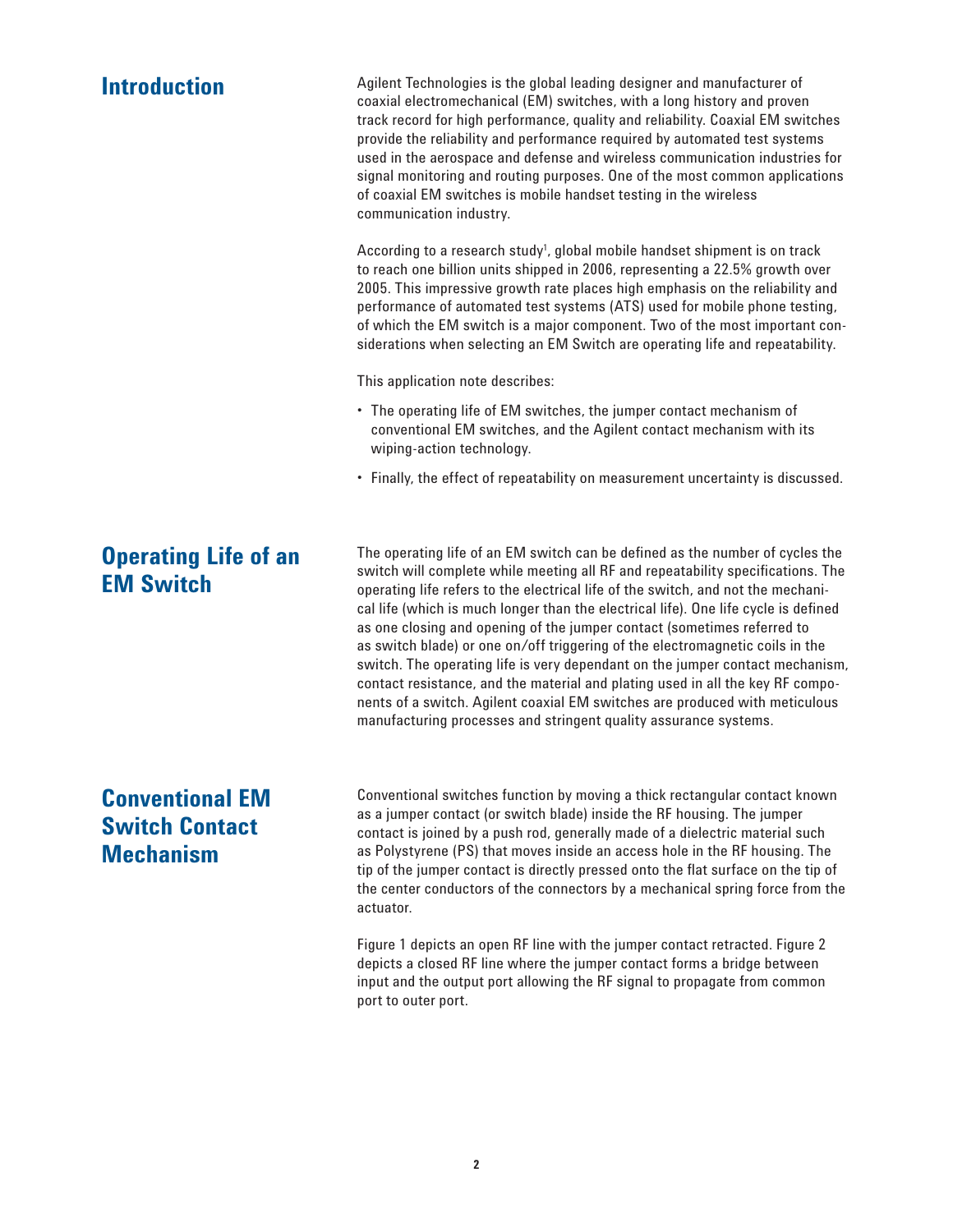

**Figure 1. RF line open**



**Figure 2. RF line closed**

The jumper contact is usually thick and inflexible, as can be seen in Figure 3. The vertical motion of the jumper contact and push rod during opening and closing results in what is sometimes referred to as "frictionless switching", since there is no friction produced between the jumper contact and center conductor.



**Figure 3. Conventional electromechanichal switch mating configuration** 

This configuration produces switches that can mechanically actuate for tens of millions of cycles. However, there are some drawbacks.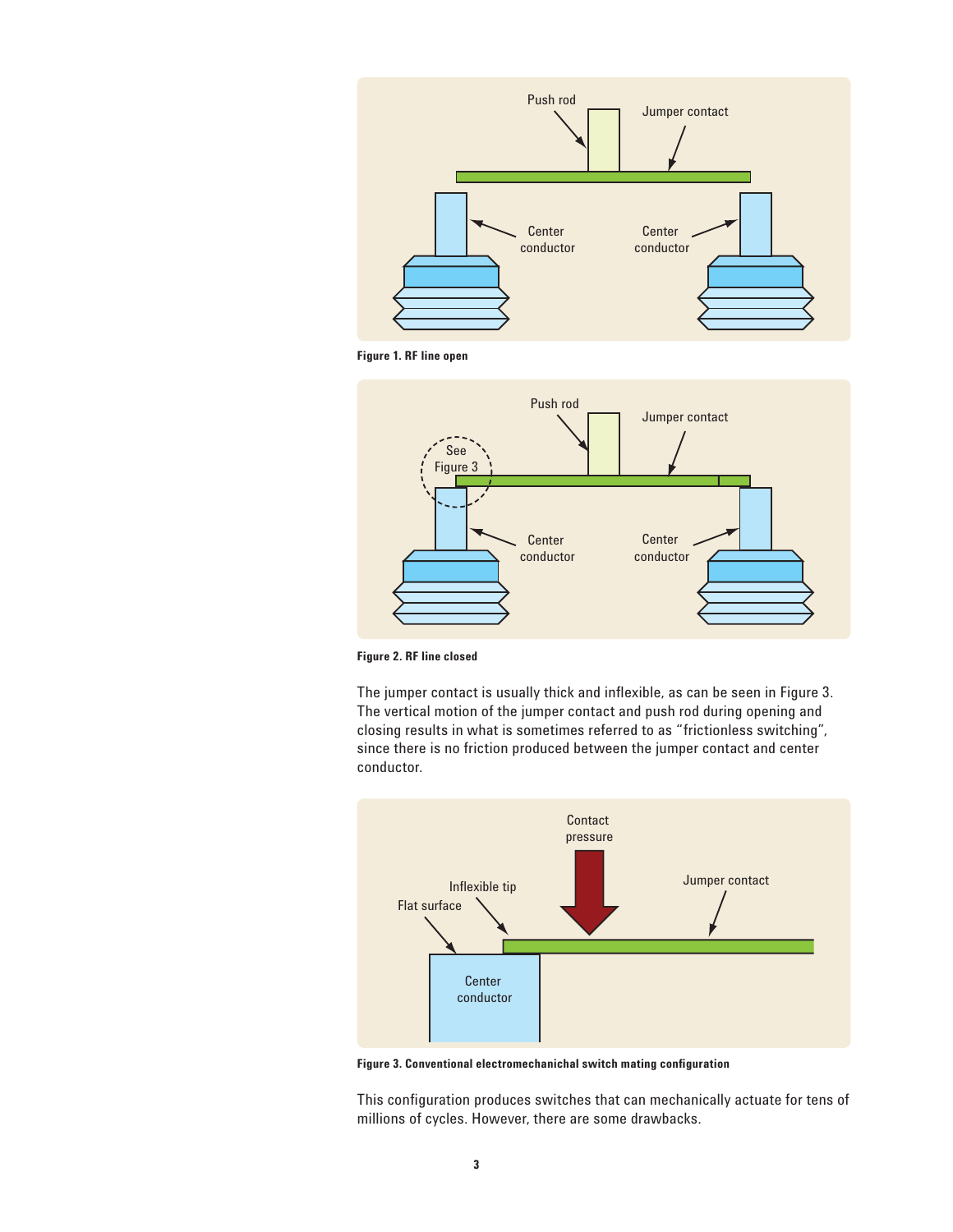The continuous impact between the jumper contact and center conductor will gradually result in increasing wear and tear, producing some debris. The debris, along with dirt and contamination accumulated over time remains on the tip. As a result, contact resistance increases over time leading to increased insertion loss. This may or may not result in the switch failing its RF specifications, but will have a significant effect on the insertion loss repeatability of the switch. The random nature of this particle buildup also means that such failure can be intermittent, and may not be detectable. This buildup is the result of an inflexible jumper contact. The particles remain trapped on the surface of center conductor throughout the life of the switch. Switches with designs of this nature usually have loose repeatability specifications or none at all, with possible failures occurring intermittently throughout the lifetime of the switch.



**Figure 4. Particle buildup remains trapped between the jumper contact and center conductor**

Agilent's RF electromechanical switches are designed to operate well beyond their specified lifetime within all RF specifications with an insertion loss repeatability of less than 0.03 dB.

To achieve this repeatability specification, it is necessary to have a design that "cleans off" the center conductor tip every cycle, eliminating particle buildup that was prevalent in conventional EM switches design. This is made possible in Agilent switches with a unique "wiping action" mechanism, which is illustrated in Figure 5.



Figure 5. Electromechanical switch mating configuration illustrating microscopic wiping

# **Agilent's EM Switch Contact Mechanism**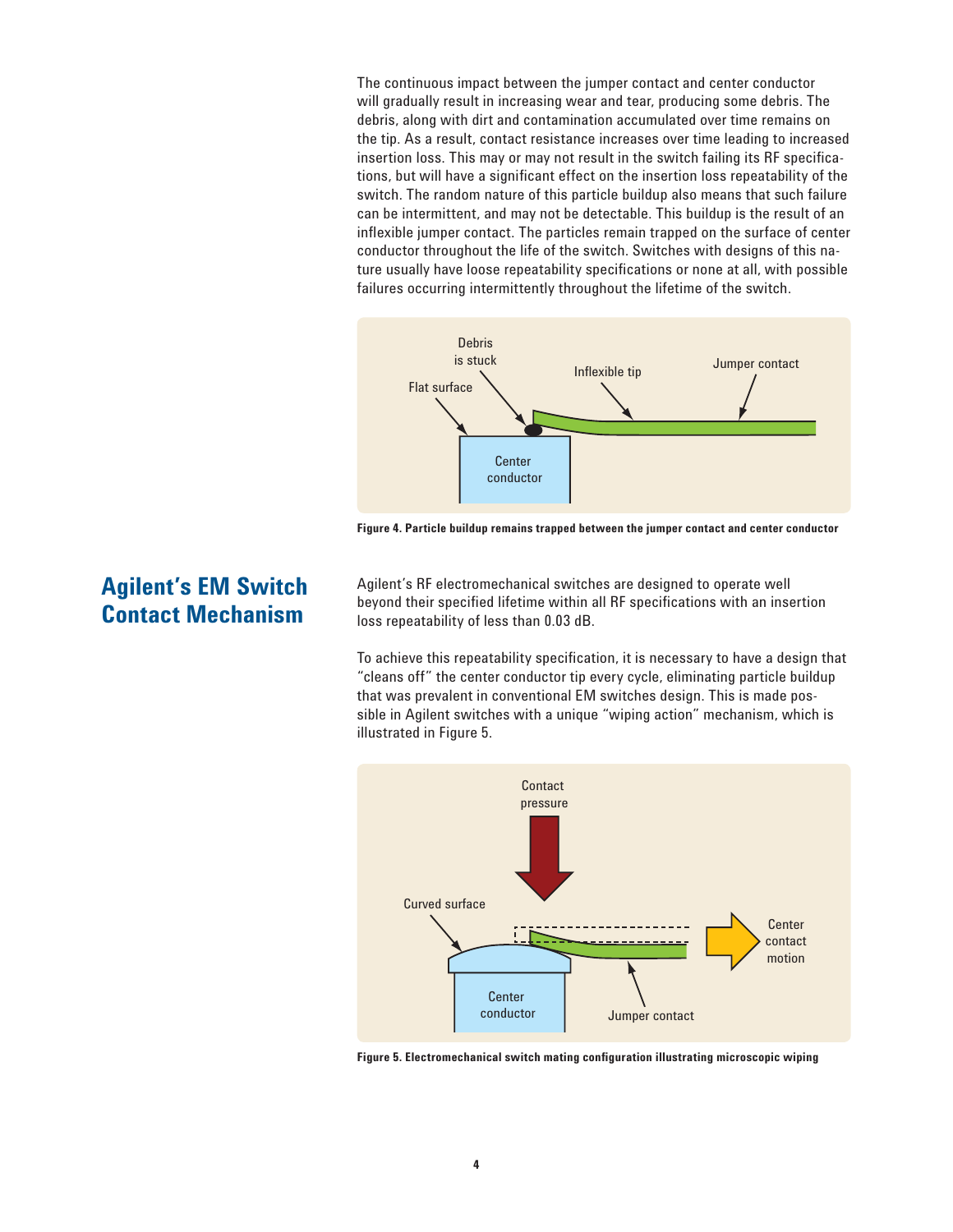In Agilent's EM switches, the center conductor profiles of the connectors are designed with a spherical mating surface. This mating surface is slightly curved to create a minor downward force and a small movement between the jumper contact and this mating surface. This movement is made possible by a thin and flexible jumper contact design. As the result of this action, there is a slight microscopic wiping between these surfaces. This wiping action continuously cleans the contact area by breaking through the surface films and moving debris away.

The geometry and surface texture (finishing) of the contacting interfaces are very critical in determining the contact resistance and the life of the contacts. The contact resistance during a wipe is influenced by several factors such as normal force, contact geometry, thickness and composition of the contaminating films, and the length of wipe<sup>2</sup>. The use of a thin layer of lubricant along with a smooth surface finishing on the jumper contact and center conductor minimizes the effect of friction during the wiping action, greatly prolonging the life of the contacts.

Figure 6 shows a piece of small debris stuck on the surface of center conductor. The jumper contact is being pressed down by the push rod.



**Figure 6. A piece of small debris is stuck on the surface of center conductor**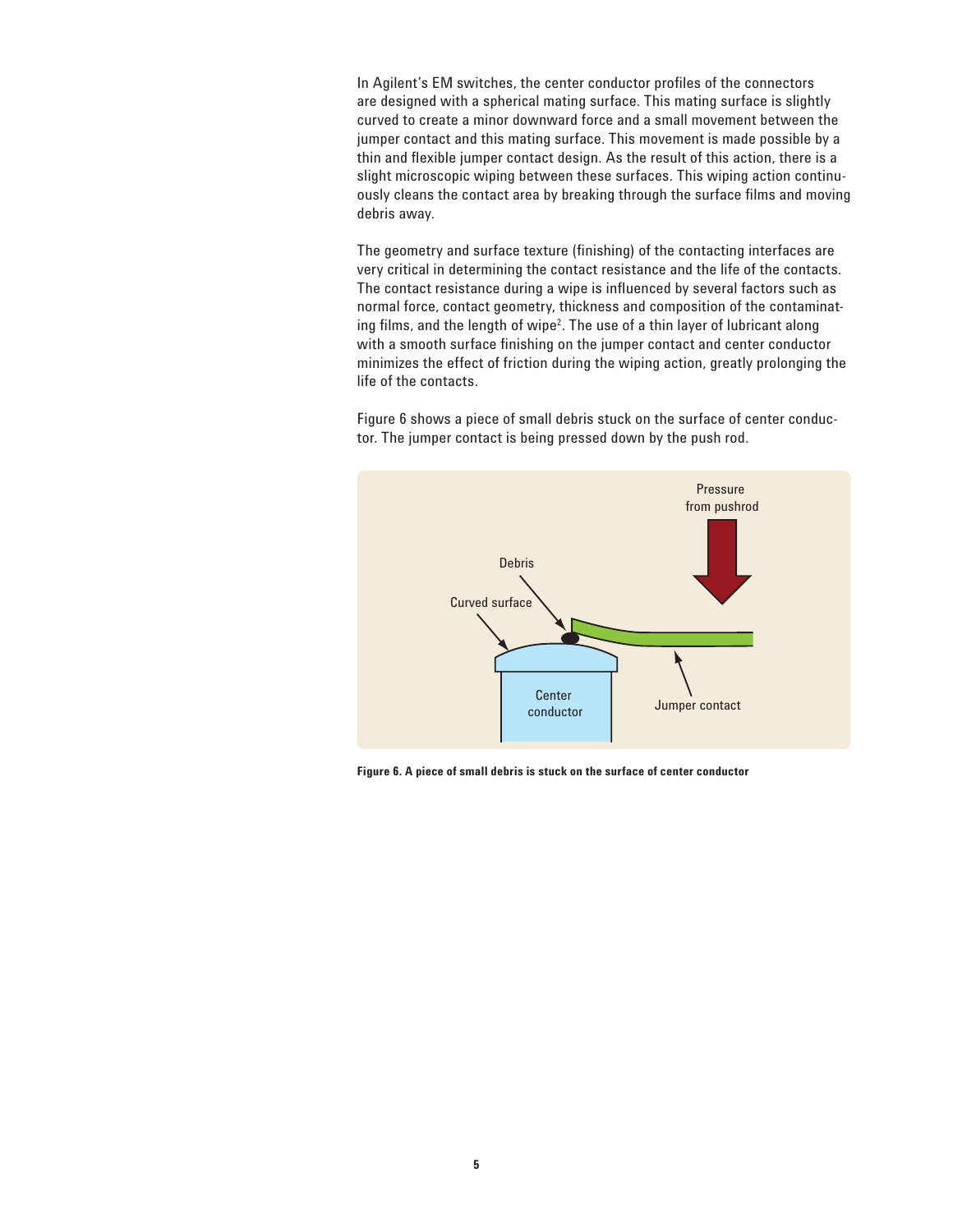When the pressure is released by the push rod, the jumper contact moves upward and sideways to follow the curved surface of the center conductor. As the result, the tip of jumper contact pushes the debris away from the contact area as shown in Figure 7.



**Figure 7. Debris is being push away by wiping process of the jumper contact**

The pushrod exerts a constant pressure to mate the jumper contact with the stationary center conductor. This pressure is applied by the magnetic actuating solenoid, and resisted by the spring effect of the jumper contact.

The switch operation not only needs stable contact but also reliable opening and closed contacts $3$ . This is provided by a lift-off (extracting) force that exceeded the adherence of the sticking contact, even if there have been metallic bindings formed between the two clean surfaces (namely, the contact areas of jumper contact and the center conductor of connector).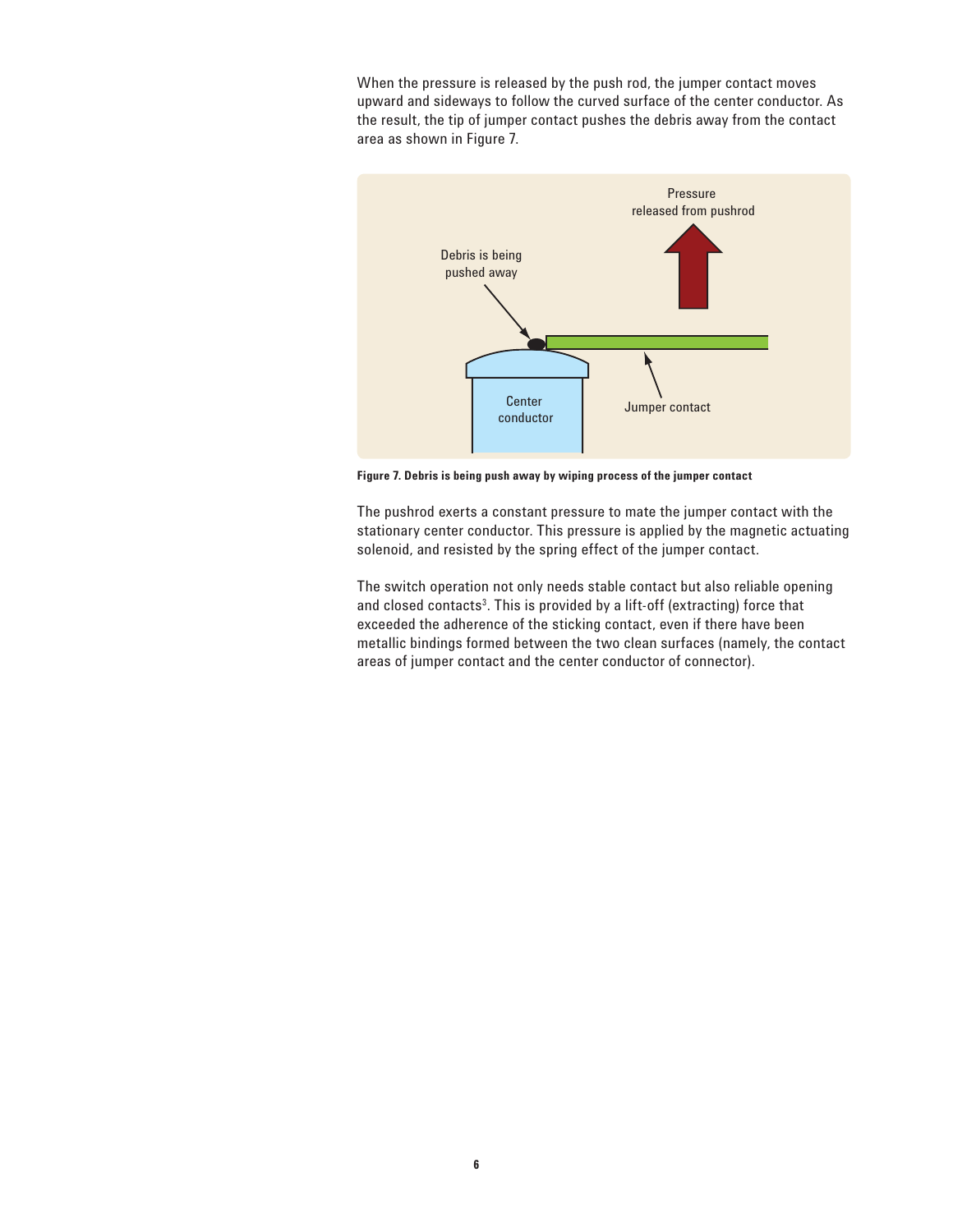# **Effect of Repeatability on Measurement Uncertainty**



**Figure 8. PNA network analyzer with a multi-port test set** 

The repeatability of a switch has a direct effect on the measurement uncertainty of a test setup. Figure 8 shows a PNA connected to a multi-port test set which is used to test multiple devices. In this example, a total of three 2-port devices can be tested simultaneously, with any port. Since these errors are random and not systematic, root sum square (RSS) is the proper way to calculate the total measurement uncertainty. Here, two scenarios are presented:

#### **Scenario 1**

PNA repeatability =  $0.01$ dB, EM switch repeatability =  $0.03$ dB Total measurement uncertainty =  $\sqrt{0.01^2 + 0.03^2 + 0.03^2} = 0.044$ dB

#### **Scenario 2**

PNA repeatability =  $0.01$ dB, EM switch repeatability =  $0.1$ dB Total measurement uncertainty =  $\sqrt{0.01^2 + 0.1^2 + 0.1^2} = 0.142$ dB

It can be seen that the repeatability of the EM switch has a significant effect on the total measurement uncertainty of the system, affecting the accuracy of all measurements made.

## **Conclusion**

Operating life and repeatability are two of the most important considerations when selecting an EM switch. Agilent's EM switches utilize a wiping action design that removes particle buildup to maintain a repeatability specification of 0.03dB. This is crucial as the repeatability has a significant effect on the total measurement uncertainty of a system.